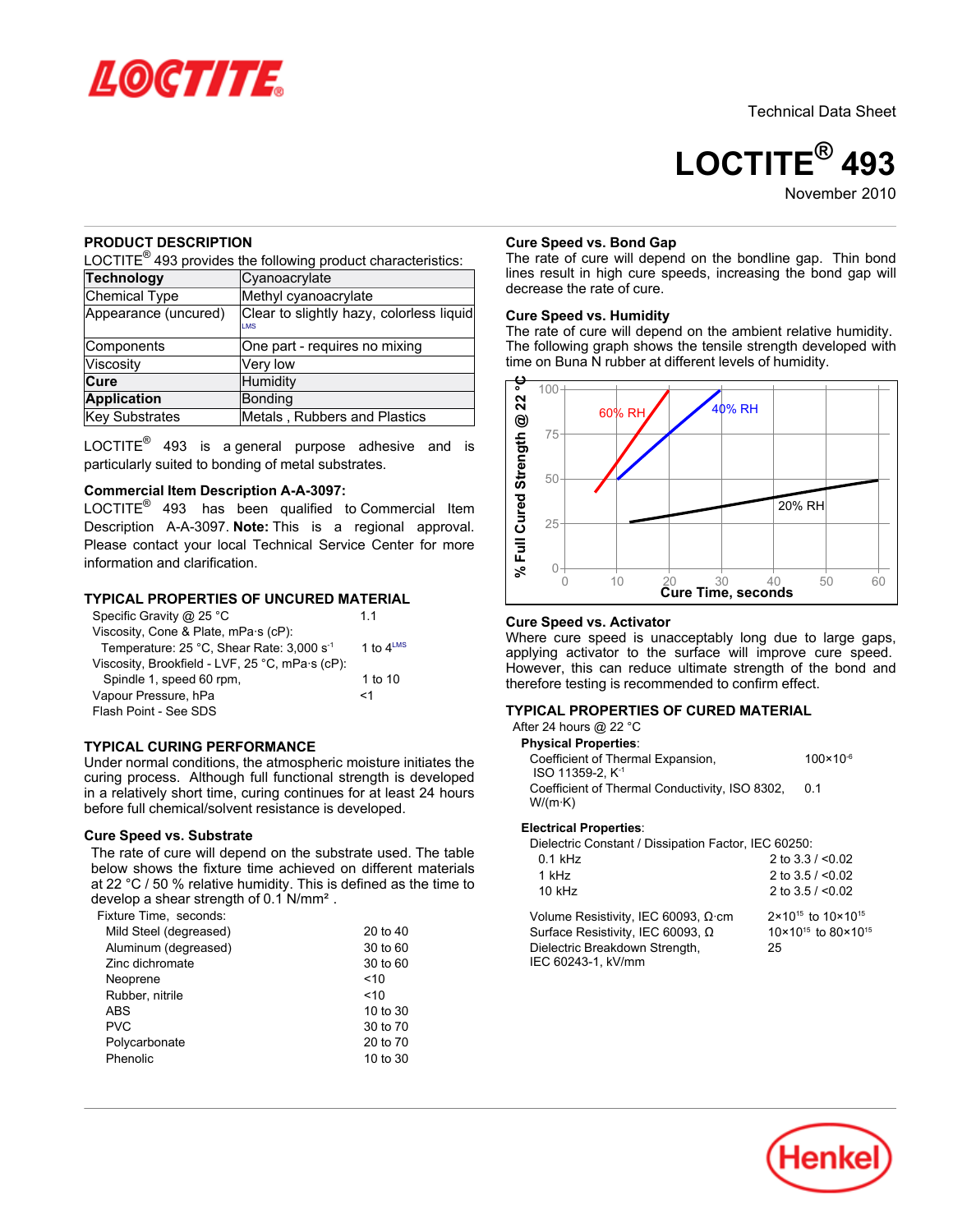# **TYPICAL PERFORMANCE OF CURED MATERIAL Adhesive Properties**

| Cured for 24 hours @ 22 $^{\circ}$ C |                   |                               |
|--------------------------------------|-------------------|-------------------------------|
| Lap Shear Strength, ISO 4587:        |                   |                               |
| Steel (grit blasted)                 | N/mm <sup>2</sup> | 20 to 30                      |
|                                      | (psi)             | $(2,900 \text{ to } 4,350)$   |
| Aluminum (grit blasted)              |                   | N/mm <sup>2</sup> 15 to 22    |
|                                      | (psi)             | $(2, 175 \text{ to } 3, 190)$ |
| Zinc dichromate                      | N/mm <sup>2</sup> | 4 to 12                       |
|                                      | (psi)             | (580 to 1,740)                |
| <b>ABS</b>                           | N/mm <sup>2</sup> | 6 to 20                       |
|                                      | (psi)             | (870 to 2,900)                |
| <b>PVC</b>                           |                   | N/mm <sup>2</sup> 6 to 20     |
|                                      | (psi)             | (870 to 2,900)                |
| Polycarbonate                        |                   | N/mm <sup>2</sup> 5 to 20     |
|                                      | (psi)             | (725 to 2,900)                |
| Phenolic                             |                   | N/mm <sup>2</sup> 5 to 15     |
|                                      | (psi)             | (725 to 2,175)                |
| Neoprene                             |                   | N/mm <sup>2</sup> 5 to 15     |
|                                      | (psi)             | (725 to 2,175)                |
| Nitrile                              | N/mm <sup>2</sup> | 5 to 15                       |
|                                      | (psi)             | (725 to 2,175)                |
|                                      |                   |                               |
| Tensile Strength, ISO 6922:          |                   |                               |
| Steel (grit blasted)                 |                   | $N/mm2$ 12 to 25              |
|                                      | (psi)             | $(1,740 \text{ to } 3,625)$   |
| Buna-N                               | N/mm <sup>2</sup> | 5 to 15                       |
|                                      | (psi)             | (725 to 2,175)                |
|                                      |                   |                               |
| "T" Peel Strength, ISO 11339:        |                   |                               |
| Steel (degreased)                    | N/mm              | < 0.5                         |
|                                      | (lb/in)           | (2.8)                         |
|                                      |                   |                               |
| Cured for 30 seconds @ 22 °C         |                   |                               |
| Tensile Strength, ISO 6922:          |                   |                               |
| <b>Buna-N</b>                        | N/mm <sup>2</sup> | $≥6.0$ <sup>LMS</sup>         |
|                                      | (psi)             | (≥870)                        |
|                                      |                   |                               |

# **TYPICAL ENVIRONMENTAL RESISTANCE**

After 1 week @ 22 °C Lap Shear Strength, ISO 4587: Mild steel (grit blasted)

## **Hot Strength**



**Heat Aging** Aged at temperature indicated and tested @ 22 °C



## **Chemical/Solvent Resistance**

Aged under conditions indicated and tested @ 22 °C.

|                                          |    | % of initial strength |       |       |
|------------------------------------------|----|-----------------------|-------|-------|
| <b>Environment</b>                       | °C | 100 h                 | 500 h | 1000h |
| Motor oil (MIL-L-46152)                  | 40 | 100                   | 100   | 100   |
| Gasoline                                 | 22 | 95                    | 95    | 95    |
| Isopropanol                              | 22 | 95                    | 95    | 95    |
| Ethanol                                  | 22 | 100                   | 100   | 100   |
| Freon TA                                 | 22 | 95                    | 95    | 95    |
| 1,1,1 Trichloroethane                    | 22 | 95                    | 95    | 95    |
| Heat/humidity 95% RH                     | 40 | 70                    | 50    | 40    |
| Heat/humidity 95% RH<br>on polycarbonate | 40 | 95                    | 95    | 95    |

# **GENERAL INFORMATION**

**This product is not recommended for use in pure oxygen and/or oxygen rich systems and should not be selected as a sealant for chlorine or other strong oxidizing materials.**

**For safe handling information on this product, consult the Safety Data Sheet (SDS).**

# **Directions for use:**

- 1. For best performance bond surfaces should be clean and free from grease.
- 2. This product performs best in thin bond gaps (0.05 mm).
- 3. Excess adhesive can be dissolved with Loctite cleanup solvents, nitromethane or acetone.

# **Loctite Material SpecificationLMS**

LMS dated June 06, 2002. Test reports for each batch are available for the indicated properties. LMS test reports include selected QC test parameters considered appropriate to specifications for customer use. Additionally, comprehensive controls are in place to assure product quality and consistency. Special customer specification requirements may be coordinated through Henkel Quality.